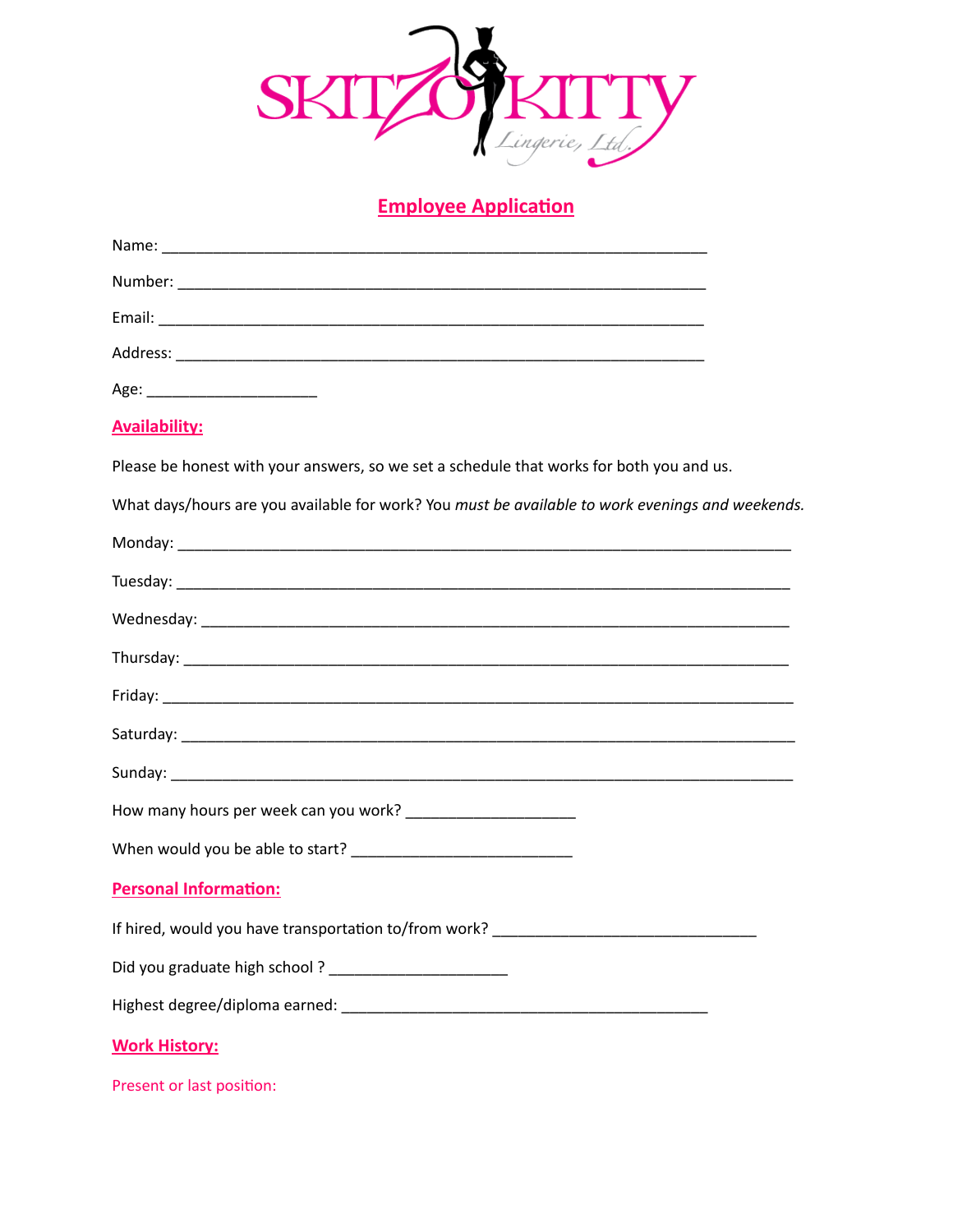| From: ______________ to _____________ |
|---------------------------------------|
|                                       |
|                                       |
|                                       |
|                                       |
| <b>Previous Position:</b>             |
|                                       |
|                                       |
|                                       |
|                                       |
|                                       |
| From: _____________ to ____________   |
|                                       |
|                                       |
|                                       |
|                                       |
| <b>Previous Position:</b>             |
|                                       |
|                                       |
|                                       |
|                                       |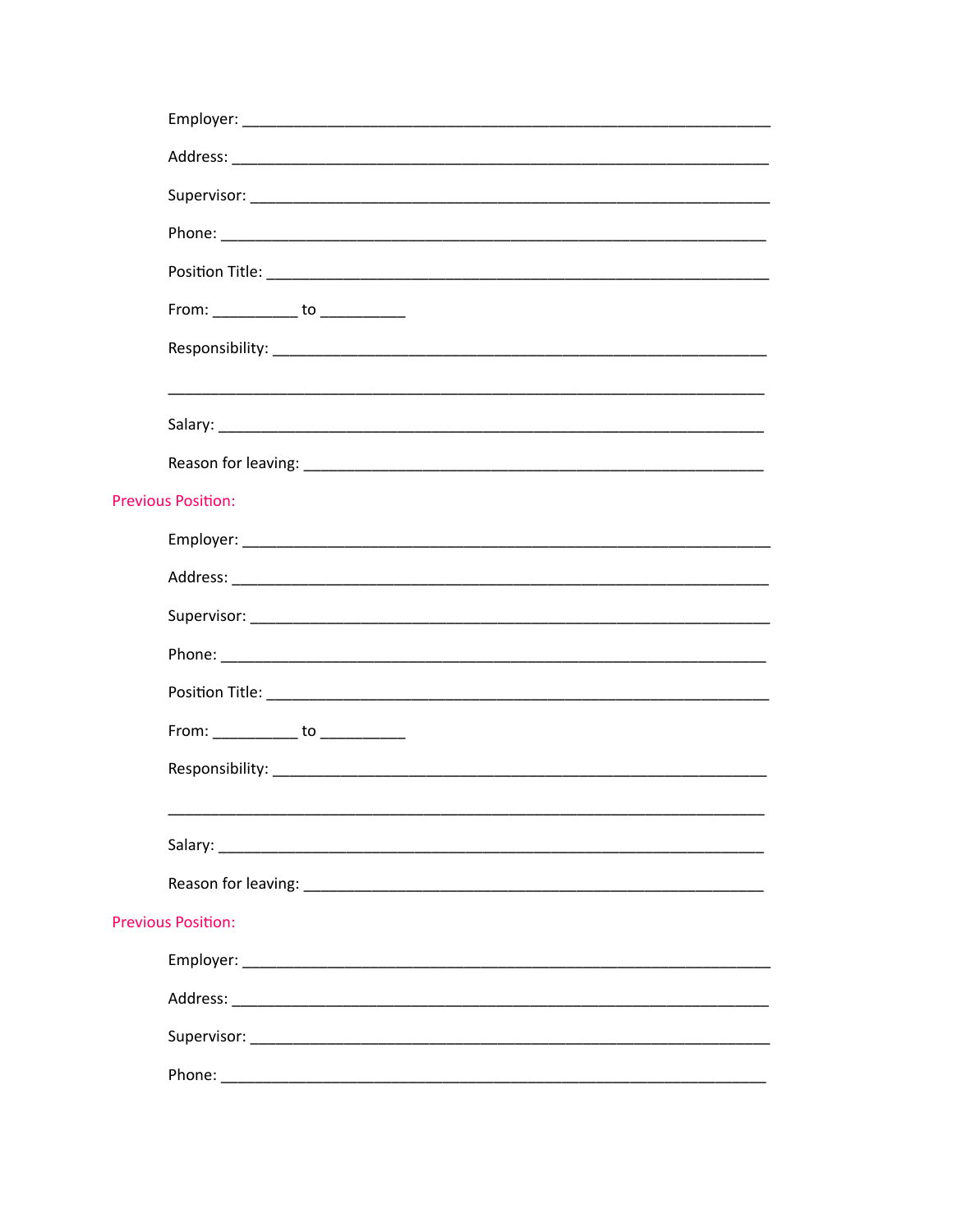| From: ______________ to ____________                                                                                                                                                                                              |
|-----------------------------------------------------------------------------------------------------------------------------------------------------------------------------------------------------------------------------------|
|                                                                                                                                                                                                                                   |
|                                                                                                                                                                                                                                   |
|                                                                                                                                                                                                                                   |
|                                                                                                                                                                                                                                   |
| $\mathbf{r}$ , and the contract of the contract of the contract of the contract of the contract of the contract of the contract of the contract of the contract of the contract of the contract of the contract of the contract o |

Use additional paper for all positions from the last five years.

May we contact you present/most recent employer? \_\_\_\_\_\_\_\_\_\_\_\_\_\_\_\_\_\_\_\_\_\_\_\_\_\_\_\_\_\_\_

## **Please Answer The Following Questions:**

Why are you applying to work here, why would you be an asset to Skitzo Kitty?

What made you decide to apply, were you referred by someone?

If hired, how long do you expect to work here?

What has been your greatest accomplishment?

In your own words, why do customers shop at this store?

What is customer service to you?